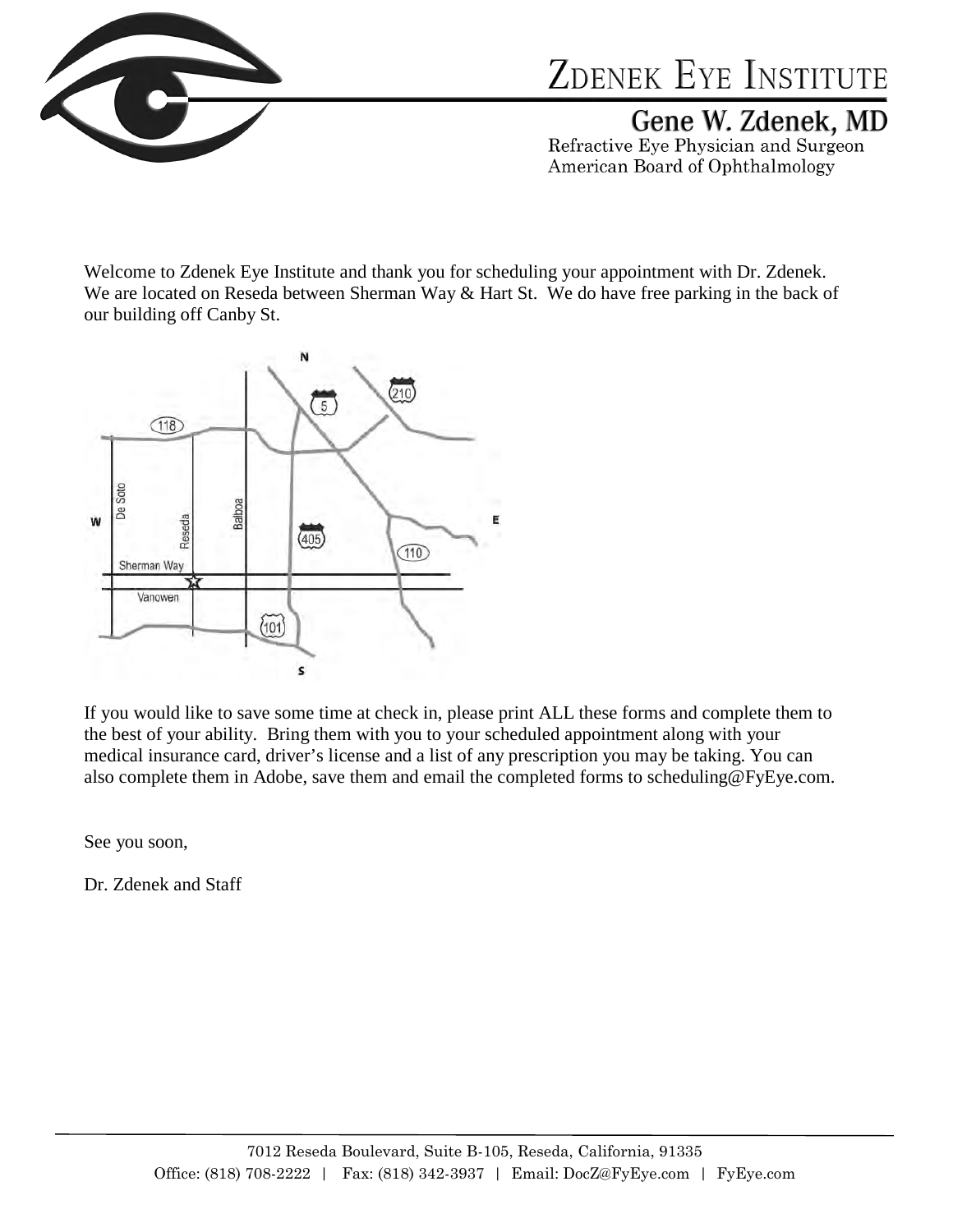

## Gene W. Zdenek, MD

Refractive Eye Physician and Surgeon American Board of Ophthalmology

#### **Patient Information**

Today's Date: \_\_\_\_\_\_\_\_\_\_\_\_\_\_\_\_\_\_\_\_\_\_\_\_

|                                                            | (First)            | (Last)   |                            |            |                    |
|------------------------------------------------------------|--------------------|----------|----------------------------|------------|--------------------|
|                                                            |                    |          |                            |            |                    |
| SSN: Age: DL#: DL#: DL#: DLST: CA Date of Birth: Age: Age: |                    |          |                            |            |                    |
|                                                            |                    |          |                            |            |                    |
|                                                            |                    |          |                            |            |                    |
|                                                            |                    |          |                            |            |                    |
| <b>Employer Information</b>                                |                    |          |                            |            |                    |
|                                                            |                    |          |                            |            |                    |
| <b>Responsible Party Information</b>                       |                    |          |                            |            |                    |
|                                                            |                    |          |                            |            |                    |
|                                                            | (First)            | (Last)   |                            |            |                    |
|                                                            |                    |          |                            |            |                    |
|                                                            |                    |          |                            |            |                    |
|                                                            |                    |          |                            |            |                    |
| <b>Insurance Information</b><br>Select all that apply      | $\lceil$   Private | Medicare | $\Box$ Medi-Cal            | Vision Ins | $\Box$ HMO<br>None |
| <b>Primary Insurance</b>                                   |                    |          | <b>Secondary Insurance</b> |            |                    |
|                                                            |                    |          |                            |            |                    |
|                                                            |                    |          |                            |            |                    |

By signing below, I acknowledge Zdenek Eye Institute's Privacy Practice Policy, which follows HIPPA guidelines. (To request a copy of the HIPPA Information document, please inform our office staff.) I understand that I am financially responsible for all charges, whether or not paid by my insurance carrier. Payments may be due at the time services are rendered. I assume responsibility for all fees not paid to this office by my insurance carrier. A finance charge of \$25 may be applied to any balance over 90 days past due.

#### **I have read and understand the above statements.**

Parent/Guardian Signature: \_\_\_\_\_\_\_\_\_\_\_\_\_\_\_\_\_\_\_\_\_\_\_\_\_\_\_\_\_\_\_\_\_\_\_\_\_\_\_\_\_\_\_\_\_\_\_\_ Date: \_\_\_\_\_\_\_\_\_\_\_\_\_\_\_\_\_\_\_\_\_\_\_\_\_\_\_\_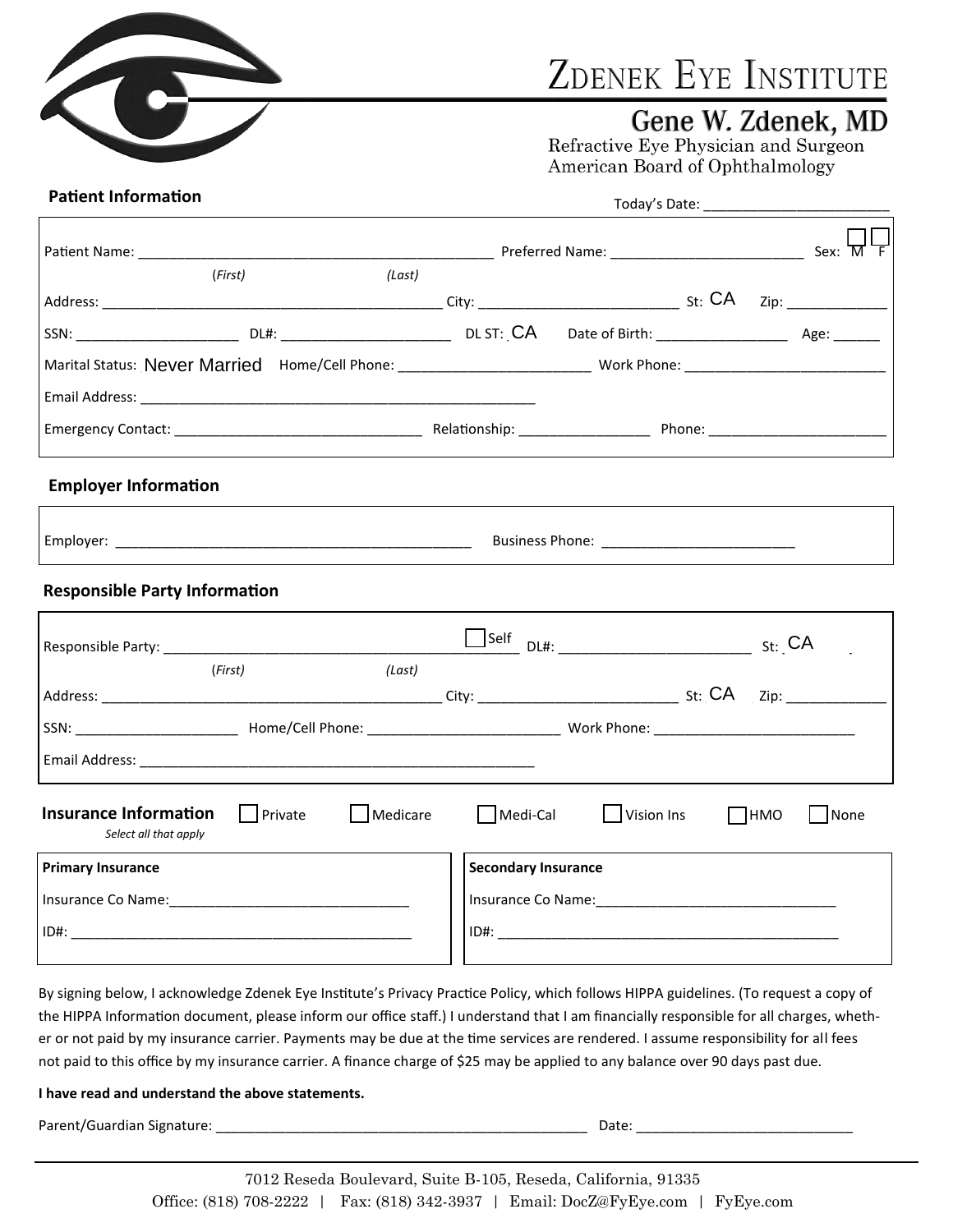## Zdenek Eye Institute **Patient Health History**

| $\square$ Female<br>$\Box$ Male             |                                                                                                 |                                                                                               |                                    |                                                     |
|---------------------------------------------|-------------------------------------------------------------------------------------------------|-----------------------------------------------------------------------------------------------|------------------------------------|-----------------------------------------------------|
| <b>Eye History</b>                          |                                                                                                 |                                                                                               |                                    |                                                     |
|                                             | Have you ever had the following eye conditions? (Check "no" or "yes", leave blank if uncertain) |                                                                                               |                                    | <b>Explanation</b>                                  |
| Glaucoma, Cataracts, Etc□ No                | $\Box$ Yes<br>$\Box$ Yes                                                                        |                                                                                               |                                    |                                                     |
|                                             | $\Box$ Yes                                                                                      |                                                                                               |                                    |                                                     |
|                                             | $\Box$ Yes                                                                                      |                                                                                               |                                    |                                                     |
|                                             | $\Box$ Yes                                                                                      |                                                                                               |                                    |                                                     |
|                                             | $\Box$ Yes                                                                                      |                                                                                               |                                    |                                                     |
|                                             | $\Box$ Yes                                                                                      |                                                                                               |                                    |                                                     |
|                                             | $\Box$ Yes                                                                                      |                                                                                               |                                    |                                                     |
|                                             | $\Box$ Yes<br>$\Box$ Yes                                                                        |                                                                                               |                                    |                                                     |
|                                             | $\Box$ Yes                                                                                      |                                                                                               |                                    |                                                     |
|                                             | $\Box$ Yes                                                                                      |                                                                                               |                                    |                                                     |
|                                             | $\Box$ Yes                                                                                      |                                                                                               |                                    |                                                     |
|                                             | $\Box$ Yes                                                                                      |                                                                                               |                                    |                                                     |
|                                             | $\Box$ Yes                                                                                      |                                                                                               |                                    |                                                     |
| Excess Tearing □ No                         | $\Box$ Yes                                                                                      |                                                                                               |                                    |                                                     |
|                                             | $\Box$ Yes<br>$\Box$ Yes                                                                        |                                                                                               |                                    |                                                     |
|                                             | $\Box$ Yes                                                                                      |                                                                                               |                                    |                                                     |
|                                             | $\Box$ Yes                                                                                      |                                                                                               |                                    |                                                     |
|                                             | $\Box$ Yes                                                                                      |                                                                                               |                                    |                                                     |
|                                             | $\Box$ Yes                                                                                      |                                                                                               |                                    |                                                     |
|                                             | <b>Previous Hospitalizations/Surgeries/Serious Illnesses</b>                                    |                                                                                               |                                    | Hospital, City, State                               |
|                                             | Have you ever taken Fen-Phen/Redux? $\Box$ Yes $\Box$ No                                        |                                                                                               | Have you ever taken Flomax? Yes No |                                                     |
|                                             | Patient Social History: (Check Appropriate Answer)                                              |                                                                                               |                                    |                                                     |
| Use of Alcohol: $\Box$ Never                | $\Box$ Rarely                                                                                   | $\Box$ Moderate                                                                               |                                    | □ Daily, If daily, how much per day? ______________ |
| Use of Tobacco: [ U Never                   |                                                                                                 | $\Box$ Previously, but not in the past ______ years(s) $\Box$ Yes, If yes: Current packs/day: |                                    |                                                     |
| Do you have visual difficulty when driving? | □ Yes □ No                                                                                      |                                                                                               |                                    |                                                     |
|                                             | Do you currently wear: $\Box$ Contact Lenses $\Box$ Glasses                                     | $\Box$ Neither                                                                                |                                    |                                                     |
| Have you considered: $\Box$ LASIK           | Contact Lenses                                                                                  | □ Cosmetic Eyelid Surgery                                                                     |                                    | $\Box$ SSP (Presbyopia Surgery)                     |
| Other consideration (not listed above)?     |                                                                                                 |                                                                                               |                                    |                                                     |
|                                             | Do you have any of the following hobbies or interests?                                          |                                                                                               |                                    |                                                     |
| Water Sports                                | Jogging/Running                                                                                 | Bicycling                                                                                     | Reading                            |                                                     |
|                                             |                                                                                                 |                                                                                               |                                    |                                                     |
| Watching TV / Movies                        | Tennis                                                                                          | Golf                                                                                          |                                    | Computer                                            |
| Driving                                     | Walking                                                                                         | Aerobics                                                                                      |                                    | Gym Workout                                         |
| Scrapbooking                                | Sewing                                                                                          | Needlework                                                                                    |                                    | Knitting / Crochet                                  |
|                                             |                                                                                                 |                                                                                               |                                    |                                                     |

 $\overline{\phantom{a}}$  , and the set of the set of the set of the set of the set of the set of the set of the set of the set of the set of the set of the set of the set of the set of the set of the set of the set of the set of the s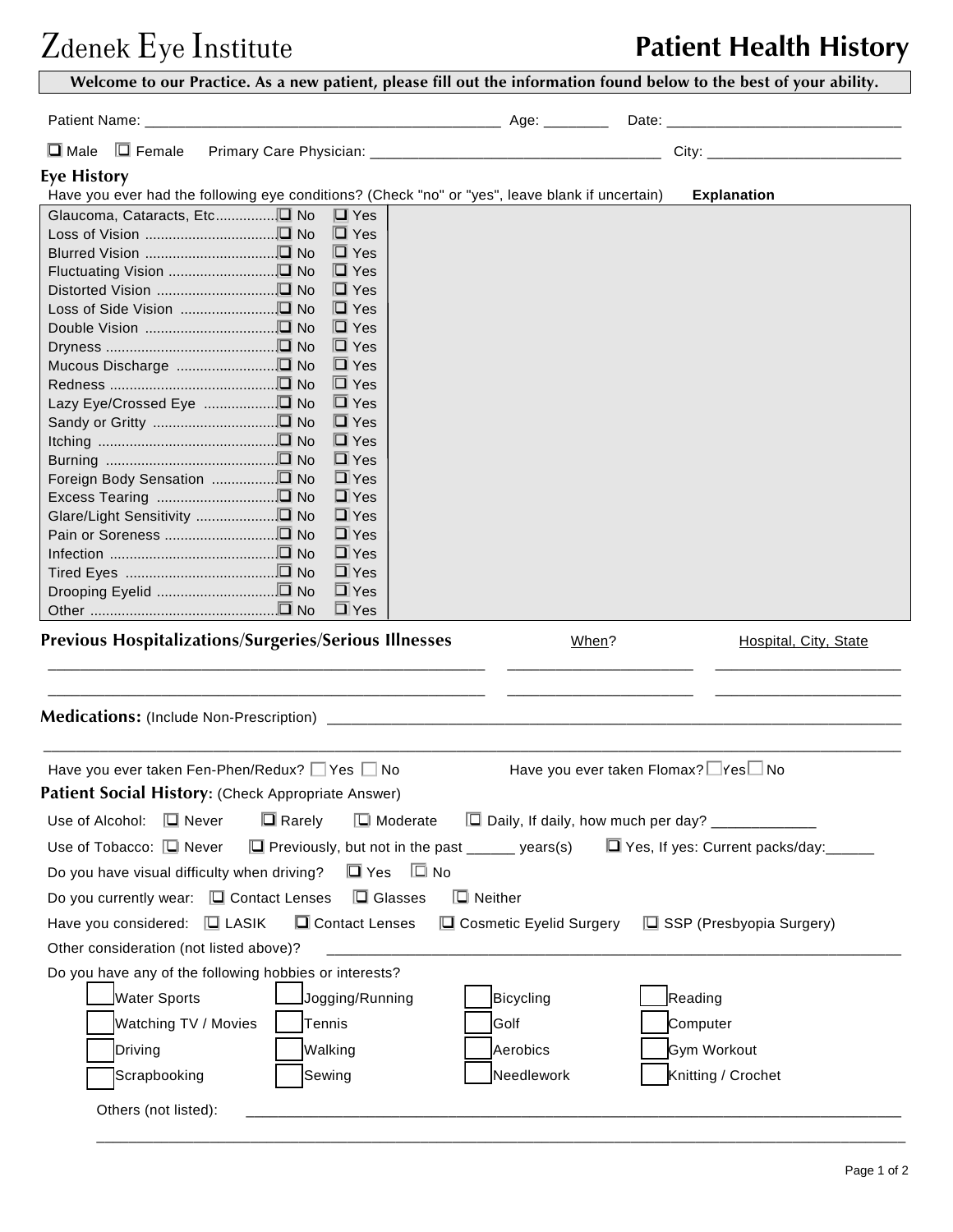## **Family Medical History:**

| Father             |                                 |                |     |
|--------------------|---------------------------------|----------------|-----|
| Mother             |                                 |                |     |
| Siblings           |                                 |                |     |
| Spouse<br>Children | ___________                     |                |     |
|                    | _____________<br>______________ | ______________ | ___ |

#### **Review of Systems: Please indicate any personal history below:**

#### **Constitutional Symptoms**

#### **Ears/Nose/Mouth/Throat**

| Fever $\ldots$ $\Box$ Yes |  |
|---------------------------|--|
|                           |  |

#### **Neurological**

| Numbness or tingling sensation $\boxed{\square}$ No $\boxed{\square}$ Yes |  |
|---------------------------------------------------------------------------|--|
|                                                                           |  |
|                                                                           |  |
|                                                                           |  |
|                                                                           |  |
|                                                                           |  |
|                                                                           |  |

#### **Hematologic/Lymphatic**

#### **Respiratory**

| Do you have a persistent cough or throat clearing |  |  |
|---------------------------------------------------|--|--|
| not associated with a known illness (lasting      |  |  |
|                                                   |  |  |
|                                                   |  |  |
|                                                   |  |  |
|                                                   |  |  |
|                                                   |  |  |

#### **Gastrointestinal**

| Change in bowel movements  INo IVes |  |
|-------------------------------------|--|
|                                     |  |
|                                     |  |
| Painful bowel movements or          |  |
|                                     |  |
|                                     |  |

#### **Psychiatric**

#### **Cardiovascular**

| Chest pain or angina pectoris $\Box \Box$ No $\Box$ Yes                                   |  |
|-------------------------------------------------------------------------------------------|--|
|                                                                                           |  |
| Shortness of breath when walking or<br>Swelling of feet, ankles or hands  [ No $\Box$ Yes |  |

#### **Musculoskeletal**

| Weakness pain or cramps $\ldots \ldots \square$ No $\square$ Yes |  |
|------------------------------------------------------------------|--|
|                                                                  |  |
|                                                                  |  |
|                                                                  |  |

#### **Allergic/Immunologic**

| èS.<br>,s | History of skin reaction or other adverse reaction<br>to: |  |  |  |
|-----------|-----------------------------------------------------------|--|--|--|
| è.        |                                                           |  |  |  |
| èS.       | Morphine, Demerol, or<br>∏ Yes                            |  |  |  |
| èS.       | Novocain or other anesthetics  I No I Yes                 |  |  |  |
| èS.       | Aspirin or other pain remedies  I No I Yes                |  |  |  |
|           | Tetanus antitoxin or                                      |  |  |  |
| ,s        |                                                           |  |  |  |
| ,s        |                                                           |  |  |  |
| ,s<br>,s  | Other drugs/medications:                                  |  |  |  |
|           |                                                           |  |  |  |
| ,s        |                                                           |  |  |  |
| ,s        |                                                           |  |  |  |
| ,s        | Known food allergies:                                     |  |  |  |
| ,s        |                                                           |  |  |  |
| èS.       |                                                           |  |  |  |
|           |                                                           |  |  |  |
|           |                                                           |  |  |  |

To the best of my knowledge, the questions on this form have been accurately answered. I understand that providing incorrect information can be dangerous to my health. It is my responsibility to inform the doctor's office of any changes in my medical status. I also authorize the healthcare staff to perform the necessary services I may need.

 $\mathcal{L}_\text{max} = \frac{1}{2} \sum_{i=1}^{n} \frac{1}{2} \sum_{i=1}^{n} \frac{1}{2} \sum_{i=1}^{n} \frac{1}{2} \sum_{i=1}^{n} \frac{1}{2} \sum_{i=1}^{n} \frac{1}{2} \sum_{i=1}^{n} \frac{1}{2} \sum_{i=1}^{n} \frac{1}{2} \sum_{i=1}^{n} \frac{1}{2} \sum_{i=1}^{n} \frac{1}{2} \sum_{i=1}^{n} \frac{1}{2} \sum_{i=1}^{n} \frac{1}{2} \sum_{i=1}^{n} \frac{1$ 

 $\mathcal{L}_\text{max} = \frac{1}{2} \sum_{i=1}^{n} \frac{1}{2} \sum_{i=1}^{n} \frac{1}{2} \sum_{i=1}^{n} \frac{1}{2} \sum_{i=1}^{n} \frac{1}{2} \sum_{i=1}^{n} \frac{1}{2} \sum_{i=1}^{n} \frac{1}{2} \sum_{i=1}^{n} \frac{1}{2} \sum_{i=1}^{n} \frac{1}{2} \sum_{i=1}^{n} \frac{1}{2} \sum_{i=1}^{n} \frac{1}{2} \sum_{i=1}^{n} \frac{1}{2} \sum_{i=1}^{n} \frac{1$ 

Signature of Patient or Guardian if Minor Date

**Doctor's Review**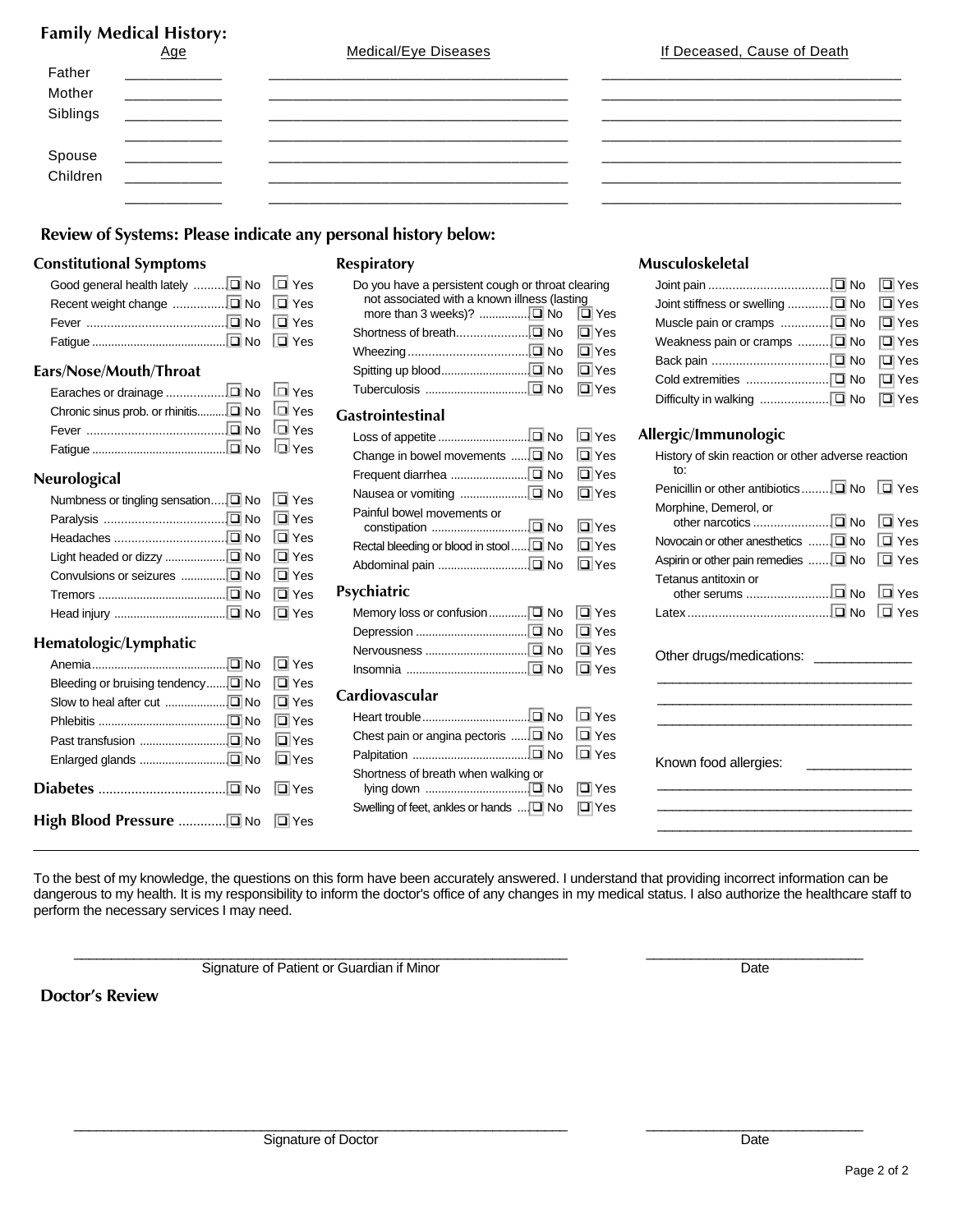

Gene W. Zdenek, MD

7012 Reseda Blvd. Suite B., Reseda, CA 91335 FyEye.com O: (818) 708-2222 F: (818) 342-3937

## *Refraction & Contact Lens Waiver*

| Name:      |                   | Date:                                                                |                                                     |
|------------|-------------------|----------------------------------------------------------------------|-----------------------------------------------------|
| Insurance: | Medical Insurance | Vision Insurance                                                     | <b>Refraction Coverage:</b><br>$\Box$ Yes $\Box$ No |
|            |                   | Free Care for Hernes Active or Betind Military Service D. Vec D. No. |                                                     |

### **Eye Care for Heroes**: Active or Retired Military Service  $\Box$  Yes  $\Box$  No

#### *Refraction Exam for Glasses:*

*If you are not able to see 20/20 when Dr. Zdenek tests your vision then a refraction test is necessary. If you cannot see 20/20 then this test will help rule out medical conditions and/or determine the most accurate eyeglass prescription. This is different than a contact lens prescription; a different test/exam is needed for contact lenses.* 

*Private medical insurance and Medicare DO NOT cover the cost of this test. These insurances ONLY cover the examination procedures needed to determine the eye's health for the prevention and diagnosis of diseases. Vision insurance WILL cover the cost of this test.* 

### *Contact Lens Exam:*

Current Contact Lens Information

*\_\_\_\_\_\_\_\_\_\_\_\_\_\_\_\_\_\_\_\_\_\_\_\_ \_\_\_\_\_\_\_\_\_*  Brand (ex. Acuvue Oasys, Air Optix) Size (ex. 8.4)  $\mathcal{L}_\text{max} = \mathcal{L}_\text{max} = \mathcal{L}_\text{max} = \mathcal{L}_\text{max} = \mathcal{L}_\text{max} = \mathcal{L}_\text{max} = \mathcal{L}_\text{max} = \mathcal{L}_\text{max} = \mathcal{L}_\text{max} = \mathcal{L}_\text{max} = \mathcal{L}_\text{max} = \mathcal{L}_\text{max} = \mathcal{L}_\text{max} = \mathcal{L}_\text{max} = \mathcal{L}_\text{max} = \mathcal{L}_\text{max} = \mathcal{L}_\text{max} = \mathcal{L}_\text{max} = \mathcal{$ Power: Right Eye Left Eye

*To check the health of your cornea, measurements to determine shape of the eye, test to determine lens power and correct fit of contact lenses* 

*A contact lens fit is required in order to receive a Prescription for Contact Lenses. This will allow us to determine the best contact lens for you. Medical insurance DOES NOT cover the cost of a contact lens fit.* 

If you have had a Refraction or Contact Lens Exam with Dr. Zdenek within the last 2 years, then you will receive a **\$20 - \$100 discount** on your Exam today. Ask one of our staff members if you qualify for a discount.

**Please select what type of exam you would like during your visit today.** 

| Eye glass Exam | \$75 | <b>Contact lens Exam</b> | \$225 |
|----------------|------|--------------------------|-------|
|----------------|------|--------------------------|-------|

### **Contact lens + Eye Glass Exam \$250** *(Save \$50)*

### **I decline and understand that I cannot be given a prescription**

Your medical insurance will not be billed with the above selection. If you would like a Complete Eye Exam, ask a staff member if your insurance covers a Complete Eye Exam.

I understand that I will be charged the above pricing based on my selection. Payment is due at the time services are rendered.

 $\mathcal{L}_\text{max}$  , and the contribution of the contribution of the contribution of the contribution of the contribution of the contribution of the contribution of the contribution of the contribution of the contribution of t

Signature Date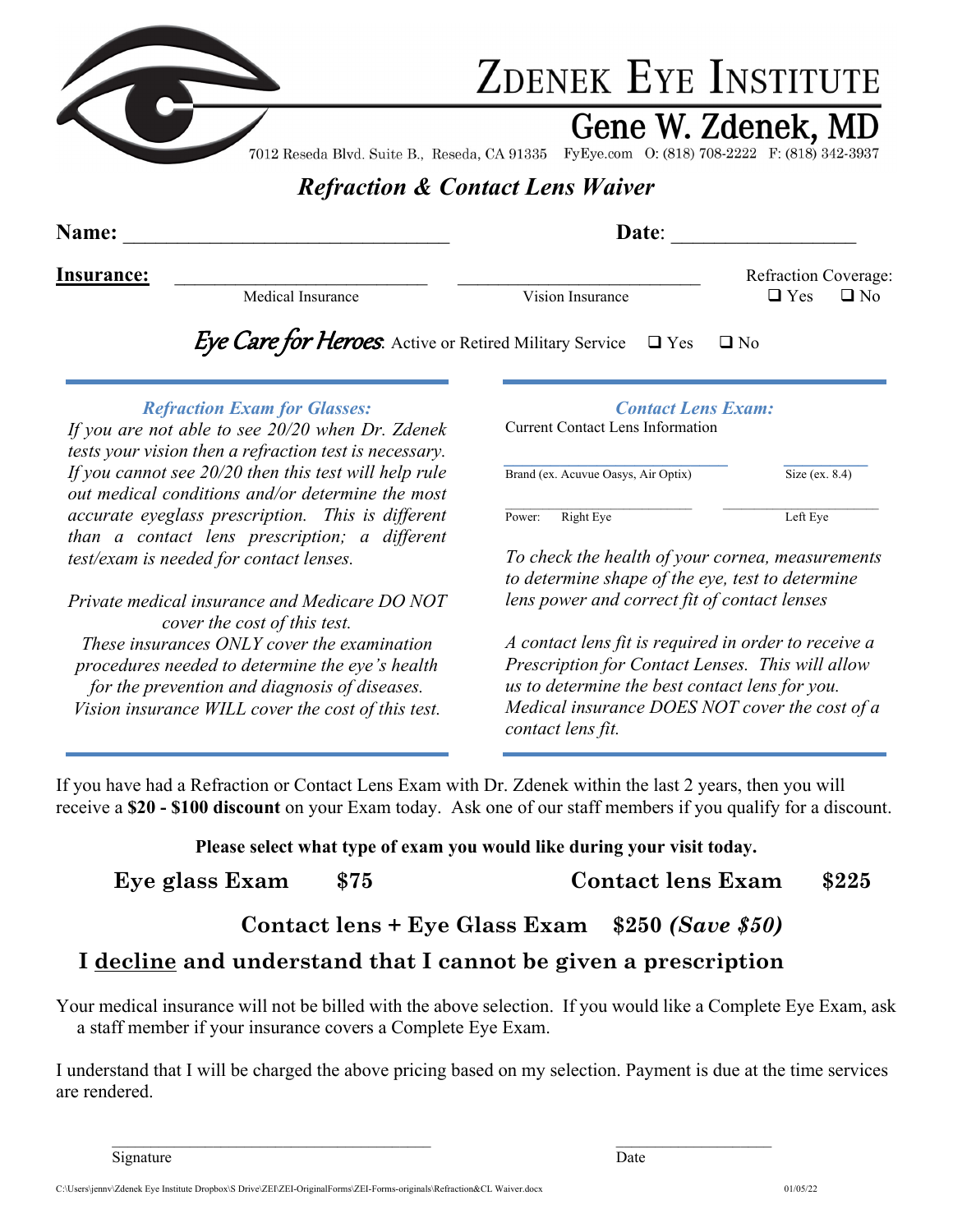

Gene W. Zdenek, MD

Refractive Eye Physician and Surgeon American Board of Ophthalmology

### *Tear Function Survey*

Dry, scratchy, irritated eyes? Eye irritation can be subtle or extreme ranging from the occasional dry or gritty sensation to ongoing tearing and discharge. Depending on the severity of your symptoms, you may be suffering from more serious conditions such as Dry Eye Disease and Meibomian Gland Dysfunction, both of which will compromise tear production and functionality.

The only person that can make a Dry Eye Disease diagnosis and provide treatment options is your doctor. To assist Dr. Zdenek in determining what's right for you, please answer the following questions.

Print Patient Name Date

1. Do your eyes feel or have you experienced the following?

|    |                                                                                                                                                    | Never | Slight | Moderate | Severe         |
|----|----------------------------------------------------------------------------------------------------------------------------------------------------|-------|--------|----------|----------------|
|    | a.) Gritty or sandy sensation                                                                                                                      |       |        |          |                |
|    | b.) Tired or soreness                                                                                                                              |       |        |          |                |
|    | c.) Fluctuating vision                                                                                                                             |       |        |          |                |
|    | d.) Occasional tearing or watery eyes                                                                                                              |       |        |          |                |
|    | e.) Blurred vision while reading                                                                                                                   |       |        |          |                |
|    | f.) Discomfort in windy conditions                                                                                                                 |       |        |          |                |
|    | g.) Discomfort in air conditioned areas                                                                                                            |       |        |          |                |
| 2. | Do you EVER suffer from red, itchy, burning eyes or<br>swollen eyelids?                                                                            |       | Yes    |          | N <sub>0</sub> |
| 3. | Do you EVER use over-the-counter eye drops (i.e. Visine<br>A, Visine A.C., Opcon-A, etc) to relieve red, itchy, watery<br>eyes or swollen eyelids? |       | Yes    |          | N <sub>0</sub> |
| 4. | Do you take oral medications/antihistamines such as<br>Claritin, Allegra or Zyrtec for your allergies?                                             |       | Yes    |          | No             |

\_\_\_\_\_\_\_\_\_\_\_\_\_\_\_\_\_\_\_\_\_\_\_\_\_\_\_\_\_\_\_\_ \_\_\_\_\_\_\_\_\_\_\_\_\_\_\_\_\_\_